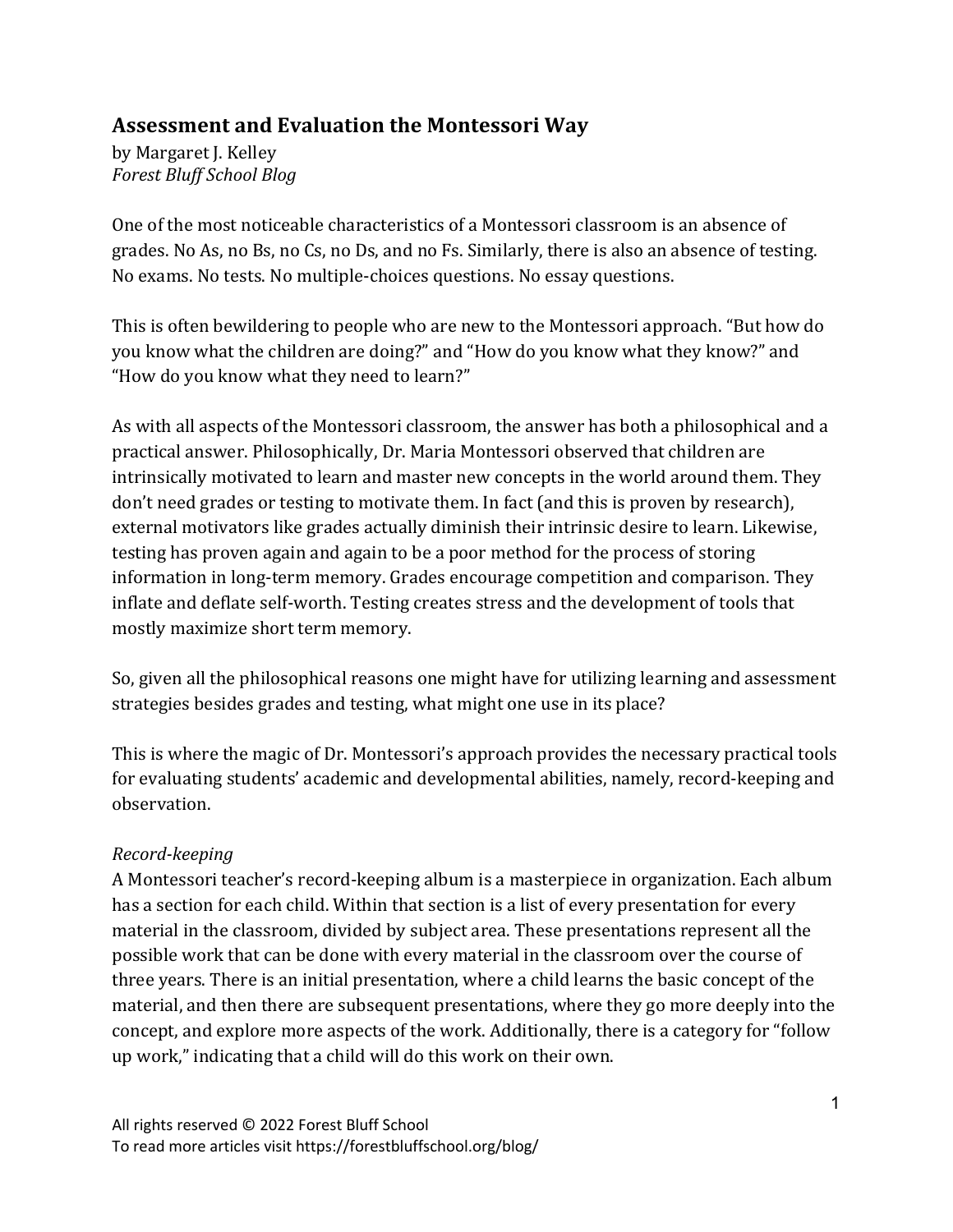For each individual presentation, the teacher will mark if a child has been presented the material, if they have worked on it, how far they have gone with exploration of the concept, and, finally, if they have mastered it. All a teacher has to do is take a look at an individual child's record-keeping section to know how much of a particular subject area of the classroom they have covered, and how much they have mastered. Here, the teacher sees if a child has been concentrating more on math or language, if they have mastered diagramming sentences, or if they have been given several presentations, but have not done the follow-up work necessary for deep understanding.

Teachers spend hours with their records each week, painstakingly taking notes on what children have done, what they have expressed interest in, and what they need to work on. Then they create individual lesson plans for each child that reflect these deliberations ensuring that each child is excited about what they are learning, and also making steady progress through the curriculum.

It is important to point out that the curriculum for each classroom covers all essential lessons for those three years. Montessori teachers regularly compare their classroom curriculums to the local education requirements in their districts. This ensures that every child who completes a three-year cycle in a classroom will leave knowing everything they are expected to know by the local district—often more.

One of the ways that Montessori differs significantly from conventional schooling is that there is a concrete to abstract process for every topic. This means that a child is exposed to the concrete representation of every process before they work their way towards doing it independently on paper. A child who is pulled out of the upper elementary halfway through the three-year cycle and quizzed on what they know may not be able to show their work on paper. However, their teacher's record-keeping will reflect that they are in the process of abstracting that process. For example, *Cubing on paper* is a specific lesson that children are expected to learn before they graduate from the upper elementary, but after they have done sufficient work with the concrete materials that represent cubing.

Several years ago, a young boy from Forest Bluff was taking a test on paper for diagnostic work with a therapist. He came across a long multiplication problem, and paused to ask the test administrator, "Do you have a Large Bead Frame?" (a hands-on material used for mathematical operations). Montessori teachers chuckle when they hear this story, knowing that it indicates his deep level of understanding regarding the concept of multiplication, as well as his own awareness of where he was positioned on the progression from concrete to abstract. Montessori children could probably prepare their own set of classroom records for themselves!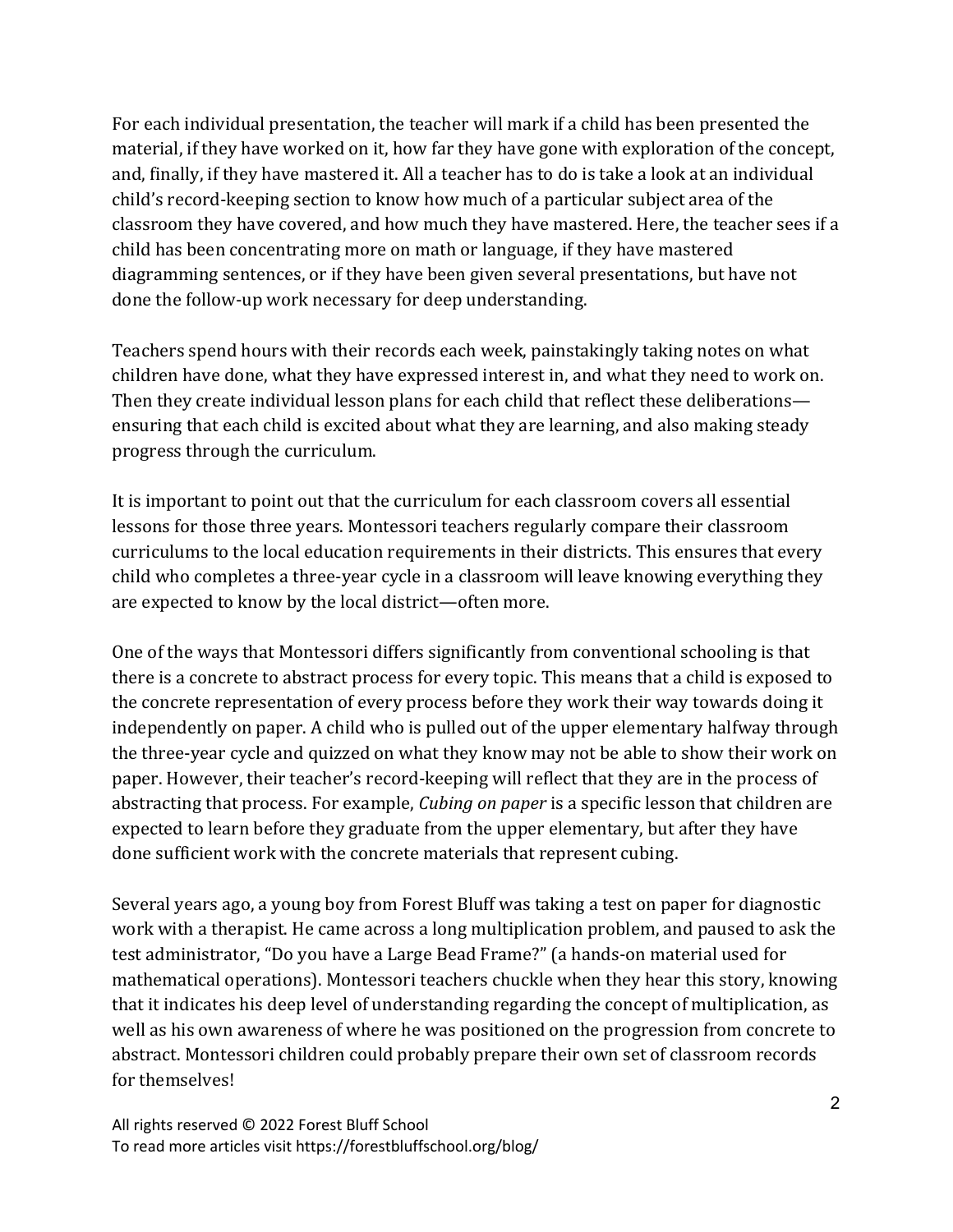## *Observation*

The second tool the Montessori teacher uses to assess a child's development in the classroom is observation. The Montessori training thoroughly prepares teachers for this element of their work. Trainees listen to a lecture and write a paper on the process of observation. Then they practice this skill in Montessori classrooms, observing with specific assignments and taking notes, then writing summaries based on those observations. Observing is meant to be objective, informed, and always with the purpose of understanding children and the classroom environment.

Teachers take time each day to observe. The topic will vary from day to day. Sometimes a particular child is struggling socially or academically, or sometimes there is a particular area of the classroom that isn't getting attention. By prioritizing objective observation with thorough notetaking, the teacher will get to know that student and the classroom better. And through that work, they will know what that child enjoys, what they struggle with, what they know, and what they don't know. These observations serve lesson planning.

Careful observation can take the place of formal assessment. Children reveal themselves through their words and actions, and an observant adult will look deeper to learn about a child's abilities and understanding. The Montessori environment is conducive for this kind of attention. A teacher gives presentations individually and in small groups throughout the day. In such small numbers, the teacher has time to check a child's level of understanding, by asking leading questions, by observing facial expressions and body language, and by taking the time to listen to and watch each child process the information and concepts.

When I was a primary teacher, there was a four-year-old student in my class who was struggling with the Moveable Alphabet (a box with all the letters of the alphabet and is used for making words). While she could read the words in the Phonetic Object Box (a box with tiny objects with phonetic names and matching labels), she could not write any words out. She couldn't seem to reduce words into individual sounds. I worked with her every day, and it seemed as though we never made any progress. Finally, I decided to step away for a week and see what she did on her own.

Left to her own devices, she took out the Phonetic Object Box and the Moveable Alphabet at the same time. Then she used the Moveable Alphabet to copy the labels on the Phonetic Object Box. This is the point where I should tell you that this exact activity was explicitly forbidden by my Montessori training. "It's just busy work," said the trainer. But when I cast aside this instruction and looked at this particular situation objectively, I could see that this four-year-old was working hard, fully absorbed, and matching the letters against the